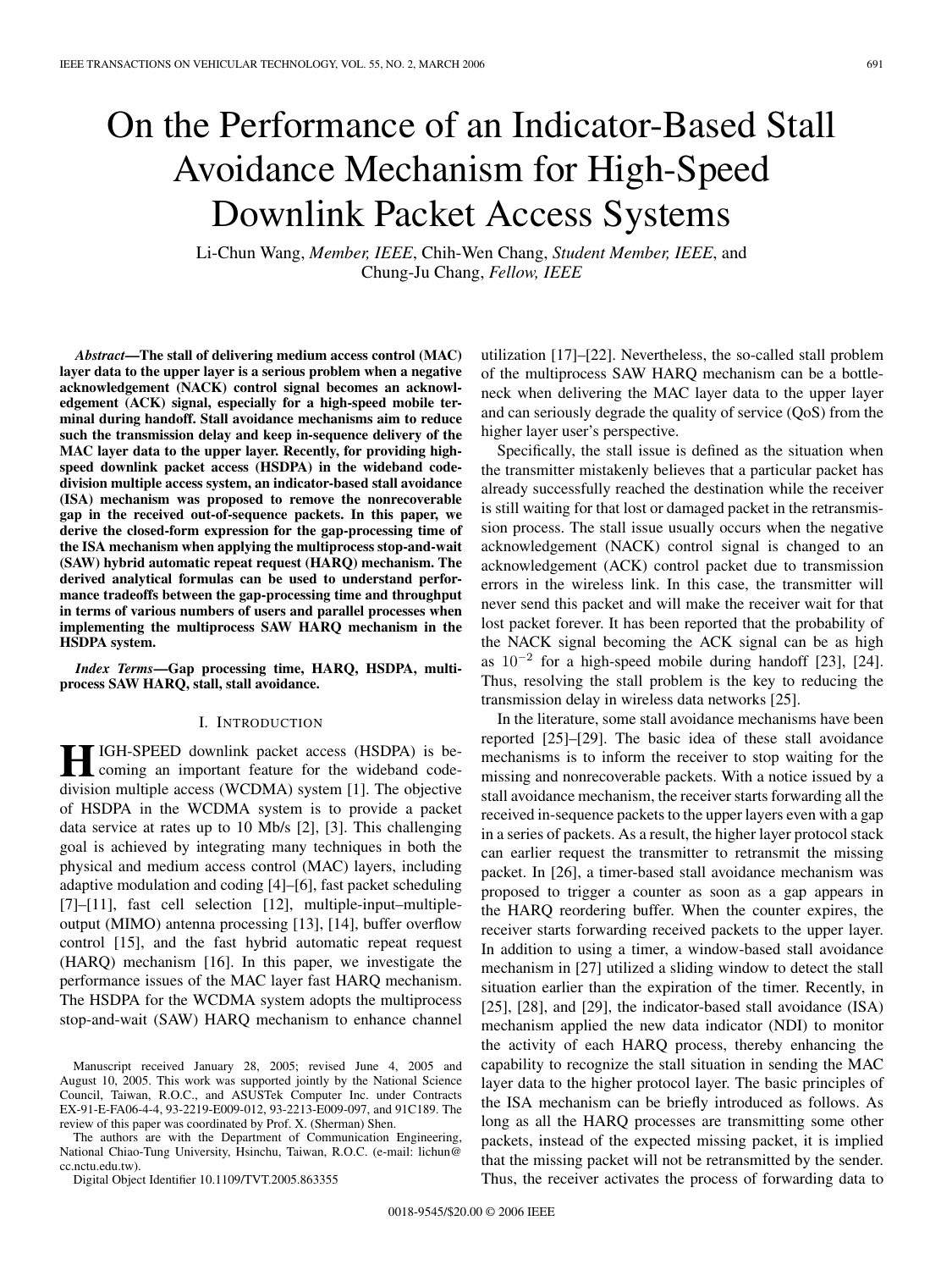the upper layer even before the timer expires or the windowbased mechanism takes any action. The performances of the above stall avoidance mechanisms were evaluated by extensive simulations in [16], [30], and [31]. It was shown that a good cooperation between the radio link control (RLC) and MAC layers can reduce the peer-to-peer service data unit delay.

This paper includes two major contributions. 1) We introduce the term "gap-processing time" to evaluate the performance of different stall avoidance mechanisms. The gap-processing time is defined as the duration starting when the sequence of MAC layer data have a gap due to an NACK-to-ACK error until the receiver recognizes that this gap cannot be recovered by the MAC layer retransmission scheme. 2) We present the closed-form expression for the gap-processing time of the ISA mechanism in the multiprocess SAW HARQ mechanism. The gap-processing time is related to the MAC layer scheduling policy. Currently, two scheduling policies are considered for the HSDPA system to allocate radio resource to multiple users, namely 1) scheduling-by-bundle policy and 2) interleaving scheduling policy [28], [29]. The former policy schedules each user by a series of time slots, while the latter policy schedules time slots for multiple users one at a time. Therefore, with the scheduling-by-bundle policy, the gap in the reordering buffer can be detected earlier by consecutively receiving a series of packets. However, the scheduling-by-bundle policy does not exploit multiuser diversity gain. Thus, the interleaving scheduling policy is adopted more commonly in current systems, since it can exploit the multiuser diversity gain [9], [10]. We will focus on the interleaving scheduling policy to derive the analytical model for the gap-processing time of the ISA mechanism. The relations between the gap-processing time and some system parameters in the physical layer and the MAC layer, such as packet error rates, the number of users, and the number of parallel processes in the HARQ mechanism, can be investigated by the developed analytical model. Since the gap-processing time affects the delay performance and quality of service significantly, the developed analytical approach can help evaluate the overall performance of the HSDPA system from the higher layer user's perspective while considering the lower physical layer impact.

The rest of this paper is organized as follows. In Section II, we discuss the background for the stall issue in the multiprocess SAW HARQ mechanism. Section III describes the ISA mechanism. In Section IV, we derive the closed-form expression for the average gap-processing time of the ISA mechanism. In Section V, we validate the accuracy of the derived analytical results by simulations and then calculate the gap-processing time of the ISA mechanism for different design parameters in the Rayleigh fading channel. Section VI gives our concluding remarks.

#### II. BACKGROUND

## *A. Multiprocess SAW HARQ Mechanism*

The multiprocess SAW HARQ mechanism is one of key techniques to provide the HSDPA service in the WCDMA system [1]. The basic idea of the multiprocess SAW HARQ



Fig. 1. Dual-process SAW HARQ mechanism with single user. (a) Structure. (b) Timeline.

mechanism is to implement multiple parallel processes to fully utilize channel capacity, i.e., realize the so-called "keeping the pipe full" concept. Fig. 1(a) illustrates a dual-process SAW HARQ device consisting of an even process and an odd process to service one user [32]. As shown in Fig. 1(b), while the even process is waiting for the acknowledgement of packet 0 from the receiver, the odd process starts sending packet 1. With two processes sending data alternatively, the dual-process SAW HARQ mechanism can utilize the channel capacity more effectively and achieve higher throughput. In general, the required number of parallel processes  $(N)$  to fully utilize the channel capacity can be approximated by  $N = RTT/TTI$ , where RTT is the round trip time, and the time transmission interval (TTI) indicates how often data arrive from the higher layer to the physical layer.

Fig. 2 shows a scenario where a dual-process SAW HARQ device is serving multiple users. All the pairs of the source and destination devices share one downlink data channel. Thus, in the multiuser case, a system scheduler is responsible for selecting a particular customer to possess the right of using the shared channel.

## *B. Stall Issue*

The stall of delivering the MAC layer data to the upper layer is an important issue when providing real-time services (such as the streaming video or music) in the wireless channel. The stall issue is the dilemma for the receiver waiting for a missing packet that will no longer be sent by the transmitter. Fig. 3 shows an example of the stall issue in a dual-process SAW HARQ mechanism. In the figure, an NACK-to-ACK error occurs when the first receive process sends a NACK signal for the lost packet 0 in the feedback channel. In this situation,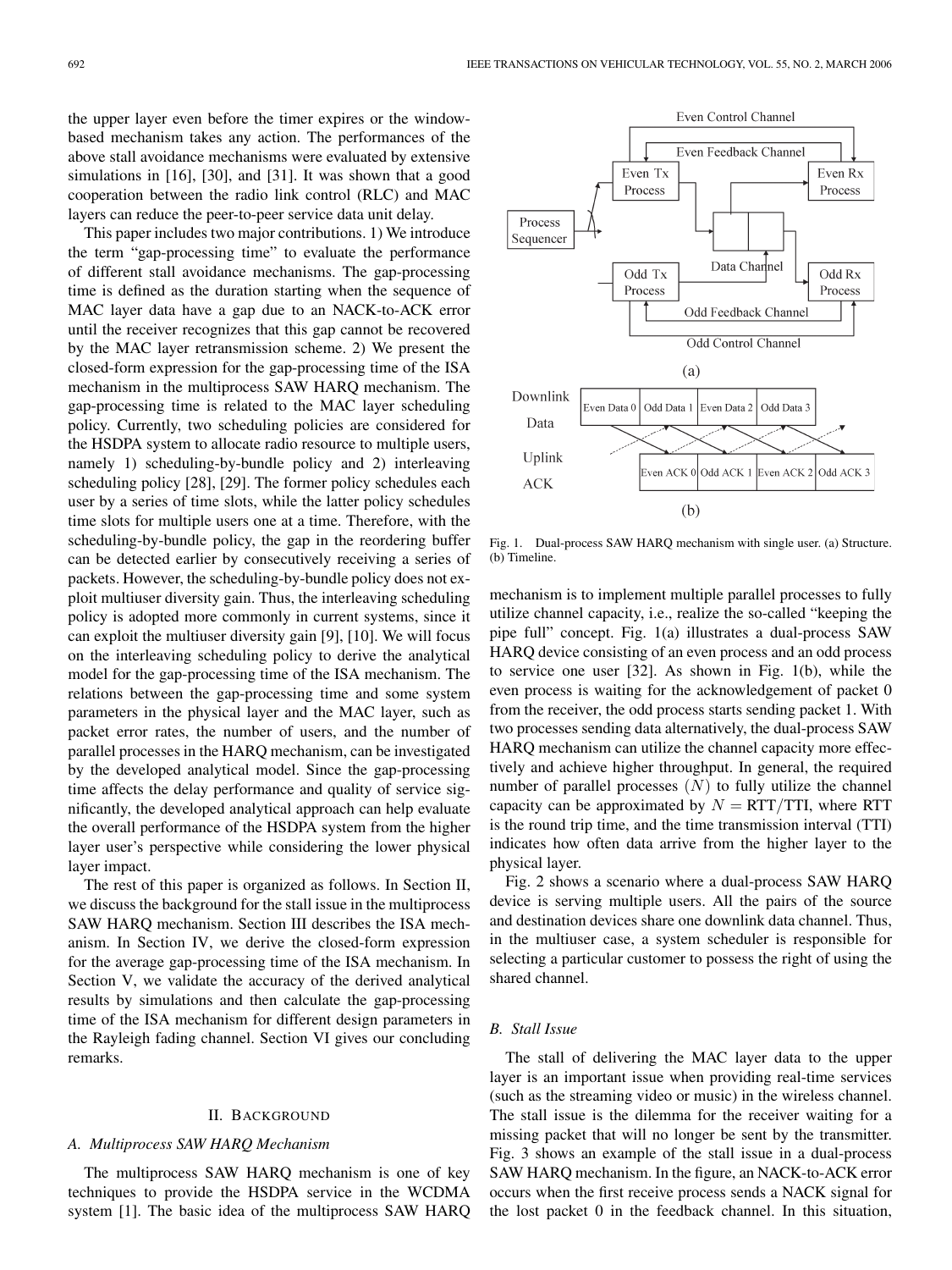

Fig. 2. Dual-process SAW HARQ mechanism with multiple users.



Fig. 3. Example of the stall issue in a dual-process SAW HARQ, where packet 0 is lost and packets 1, 2, and 3 are successfully received in the reordering buffer.

the first transmit process starts sending packet 4, because it mistakenly believes that packet 0 has already successfully reached the destination. Clearly, packet 0 will never be sent again, but the first receive process will continue waiting for packet 0. As a result, delivering MAC layer data to the upper layer is stalled, thereby degrading higher layer QoS performance for the delay-sensitive services.

## *C. Gap-Processing Time*

In this paper, the gap-processing time is used as a performance measure to quantify the impact of the stall issue on the

multiprocess SAW HARQ mechanism. Here, a gap means an idle space reserved for a lost packet in the reordering buffer of the receiver. Two types of gaps can be categorized in HSDPA, namely 1) Type-I gap and 2) Type-II gap. If it is still possibly recovered in future retransmissions, we call this type of gap the Type-I gap. In contrast, Type-II gap is the one that will never be sent again by the transmitter due to an NACK-to-ACK error. Obviously, Type-II gap will stall the process of sending packets to the upper layer.

The gap-processing time is defined as the duration when a gap appears in the reordering buffer until the receiver confirms that it belongs to a Type-II gap. An HARQ process usually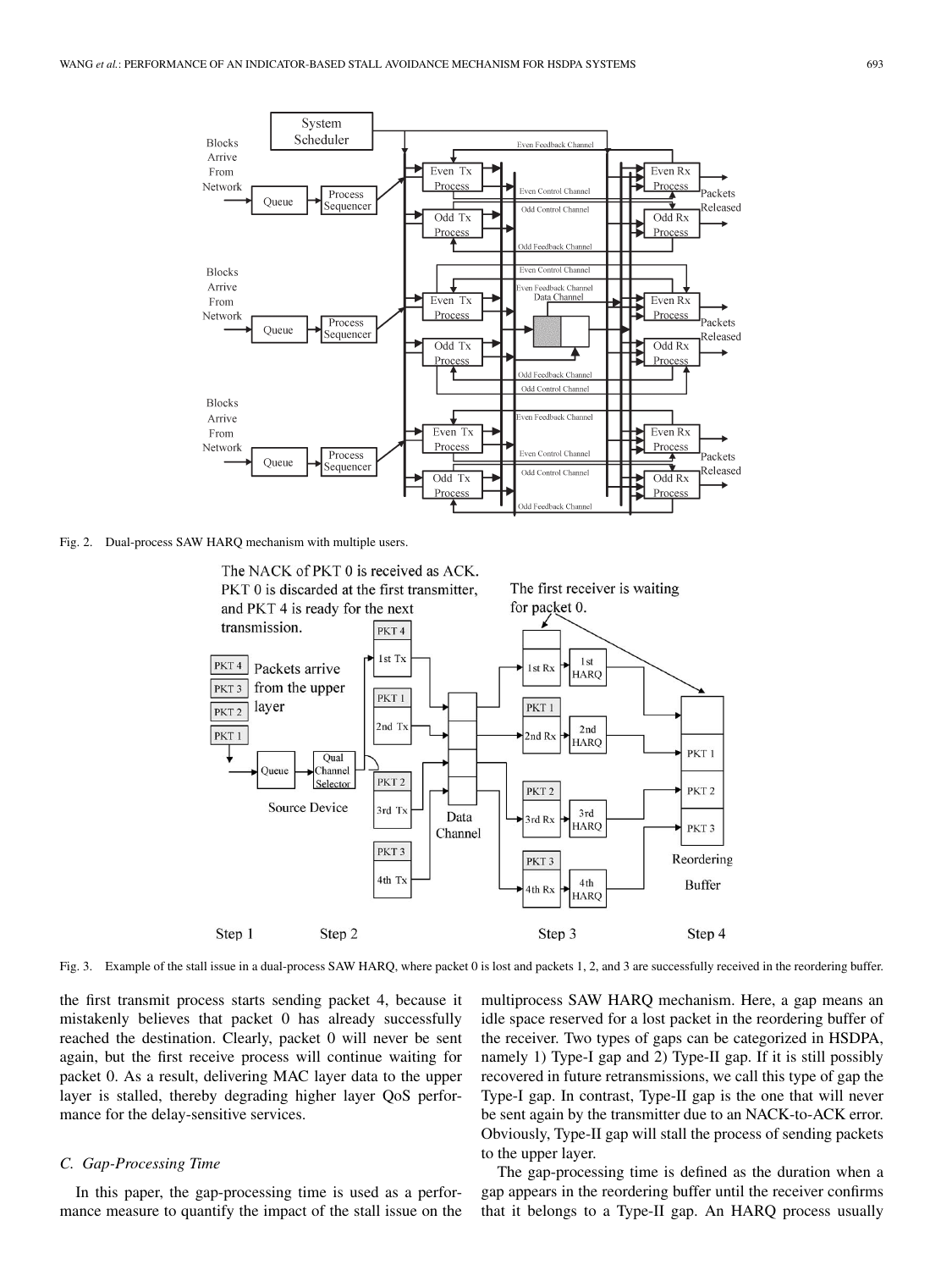

Fig. 4. Monitoring procedure of the ISA mechanism with respect to a particular process.

cannot easily distinguish a Type-II gap from a Type-I gap. Thus, a stall avoidance mechanism is required to detect the occurrence of the Type-II gap for the HSDPA system and then to trigger the receiver to flush out the available packets in the reordering buffer to the upper layer.

### III. ISA MECHANISM

## *A. Principles*

The ISA scheme introduced the NDI to monitor the activity of each process in the multiprocess SAW HARQ mechanism [25], [28], [29]. The NDI is simply a one-bit tag transmitted in the control channel. The status of the NDI is toggled whenever a new data packet is sent or remained to be the same for the retransmitted packets. The basic principles of the ISA mechanism is illustrated in Fig. 6. We assume that a gap for packet PKT<sup>∗</sup> appears in the reordering buffer and process *i* receives packet PKT<sup>+</sup> with a sequence number larger than PKT<sup>∗</sup>. If it is a Type-I gap, the missing packet PKT<sup>∗</sup> may be transmitted by other  $M - \{i\}$  processes, where M is the set of all parallel processes in the SAW HARQ mechanism. In contrast, if it is a Type-II gap, it will not be recovered by the MAC layer retransmission scheme. Note that an HARQ process with current transmission sequence number (TSN) will have a higher TSN for the subsequent packets. Thus, process *i* will not be able to transmit PKT<sup>∗</sup>. Then, the ISA mechanism is initialized and starts monitoring the states of all the other processes  $M - \{i\}$ . If these processes transmit new packets or other missing packets except for the expected PKT<sup>∗</sup>, it is implied that the gap PKT<sup>∗</sup> observed by receiving PKT<sup>+</sup> in process *i* will not be transmitted again. In this case, these processes terminate the monitoring procedures (i.e., enter the STOP state). Now, PKT<sup>\*</sup> can be confirmed to be a Type-II gap. Hence, the stall avoidance mechanism starts the process of forwarding the received packets to the upper layer.

Note that the performance of the ISA mechanism highly relies on the robustness of the NDI. On one hand, from the receiver perspective, if the control signal is damaged due to transmission errors, the receiver cannot attain NDI information. Without the aid of NDI, the monitoring procedure of the ISA mechanism for a Type-II gap will be terminated. In this situation, the receiver should wait for a new control signal and then resume the monitoring procedure of the ISA mechanism [25]. As a result, the gap-processing time will be further delayed. Moreover, the receiving packet in the traffic channel corresponding to the missing control signal will be dropped, because even if this packet passes the cyclic redundancy check (CRC) test, the receiver cannot determine to which process this packet belongs without the information of process identification carried by the control signal. On the other hand, from the transmitter perspective, the transmitter will randomly receive an erroneous NACK or ACK signal. If an erroneous NACK is received, the dropped data packet due to an erroneous control packet with the NDI information will be retransmitted. On the contrary, if an erroneous ACK is received, the dropped packet will not be retransmitted and a new Type-II gap appears in the reordering buffer at the receiving side. The analysis to include the effect of damaged NDI goes beyond the scope of this paper. Here, we only focus on the performance analysis of the ISA mechanism with the correct NDI information.

#### *B. Problem Formulation*

Referring to Fig. 4, we explain the monitoring procedure of the ISA mechanism with respect to each HARQ process. Fig. 5 shows the state transition diagram of the monitoring procedure. Table I lists the nomenclatures of the symbols used in the following. The state of a SAW HARQ process can be categorized into three different states, namely 1) the REQUEST state;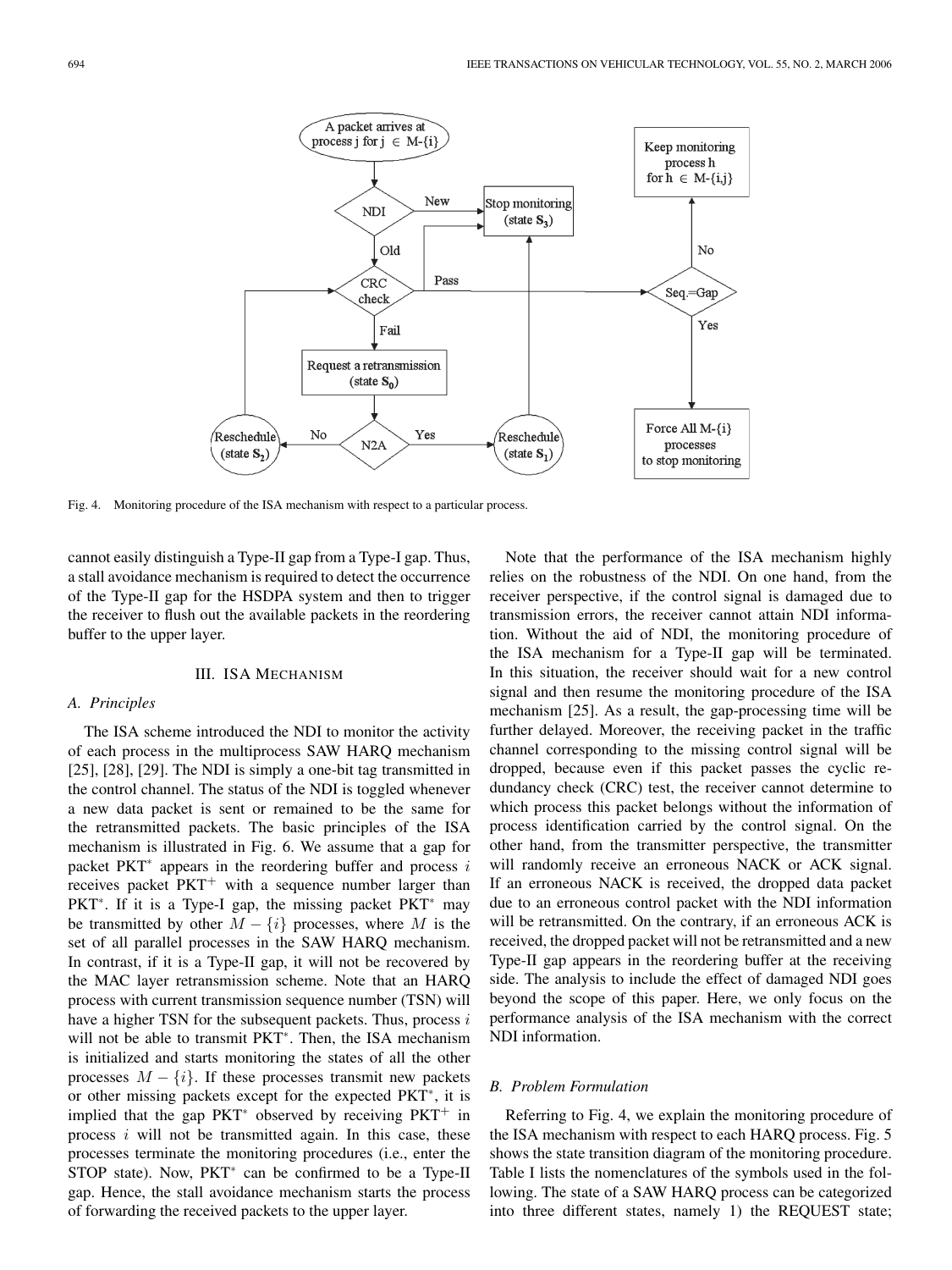

Fig. 5. State transition diagram for the ISA mechanism.

| TABLE I                  |  |
|--------------------------|--|
| NOMENCLATURES OF SYMBOLS |  |

| M          | No. of parallel processes in SAW H-ARQ mechanism |
|------------|--------------------------------------------------|
| $S_0$      | REQUEST state                                    |
| $S_1, S_2$ | <b>RESCHEDULE</b> states                         |
| $S_3$      | STOP state                                       |
| $x_n$      | State variable at the $n$ -th transmission       |
| $P_e$      | Packet error rate                                |
| $P_{old}$  | Probability of generating a retransmitted packet |
| $P_{new}$  | Probability of generating a new packet           |
| $P_{sch}$  | Probability of a process being scheduled         |
| $P_{N2A}$  | Probability of a NACK-to-ACK error               |

2) the RESCHEDULE states; and 3) the STOP state. These three states are explained as follows.

1) REQUEST state  $(S_0)$ : The REQUEST state  $(S_0)$  of a particular process in the SAW HARQ mechanism is the situation when a retransmitted packet is in error. Since the transmitted packet fails the CRC test, the TSN of this packet cannot be known. Denote  $x_n$  the state variable at the *n*th transmission. Then, we have

$$
P(x_0 = S_0) = P_{\text{old}} P_e \tag{1}
$$

where  $P_{old}$  is the probability of generating a retransmitted packet, and  $P_e$  is its associated packet error rate (i.e., the probability of failing the CRC test for a packet). While the receiver requests retransmissions, the missing PKT<sup>∗</sup> may be still possibly transmitted by this HARQ process. The stall avoidance mechanism continues monitoring the state of this process until the receiver obtains the TSN information (i.e., the retransmitted packet passes the CRC), or the NDI changes to the NEW state. During this period, the HARQ process moves to the RESCHEDULE state, which will be discussed next.

- 2) RESCHEDULE states  $(S_1 \text{ and } S_2)$ : After the REQUEST state  $S_0$ , the receive process sends a NACK control signal back to its transmit process through its feedback control channel and then enters the RESCHEDULE state  $S_1$  or *S*2. If an NACK-to-ACK error occurs, the process transits to state  $S_1$ ; otherwise, it changes to state  $S_2$ .
	- a) The case with an NACK-to-ACK error (*S*1): Denote *P*N2A as the probability of a NACK becoming an ACK. From Fig. 4, we have the following initial condition for state *S*1:

$$
P(x_0 = S_1) = P_{\text{old}} P_e P_{\text{N2A}}.
$$
 (2)

The process will be latched in the reschedule state until it is scheduled to transmit a certain packet. Let the probability of a process being scheduled be  $P_{\text{sch}}$ . Then, as shown in the left part of Fig. 5, the state transition probability between the REQUEST state  $S_0$ and the RESCHEDULE state  $S_1$  can be expressed as

$$
P(x_n = S_1) = P(x_n = S_0)P_{N2A}
$$
  
+  $P(x_{n-1} = S_1)(1 - P_{\text{sch}}).$  (3)

In this case, the NDI in the control channel will be changed to the NEW state for the subsequent packet and move to the STOP state, which will be discussed later.

b) The case without an NACK-to-ACK error  $(S_2)$ : Referring to Fig. 4, the initial condition of  $S_2$  can be written as

$$
P(x_0 = S_2) = P_{old} P_e (1 - P_{N2A}).
$$
 (4)

In this paper, the retransmitted packet will be scheduled for transmission with probability  $P_{\text{sch}}$  for the sake of fairness concern [18], [22]. Similar to the explanation in  $S_1$ , the HARQ process will remain in state  $S_2$  until it is scheduled for transmission. Thus, from the right branch of Fig. 5, we have

$$
P(x_n = S_2) = P(x_n = S_0)(1 - P_{N2A})
$$
  
+ 
$$
P(x_{n-1} = S_2)(1 - P_{\text{sch}}).
$$
 (5)

If the retransmitted packet in state *S*<sup>2</sup> fails the CRC test, the HARQ process returns to the REQUEST state *S*<sup>0</sup> and the TSN information cannot be obtained. From Fig. 4, the state transition probability from  $S_2$  to  $S_0$ can be expressed as

$$
P(x_{n+1} = S_0) = P(x_n = S_2) P_{\text{sch}} P_e.
$$
 (6)

On the other hand, if the retransmitted packet in state *S*<sup>2</sup> passes the CRC test, the TSN information can be known, and the HARQ process moves to the STOP state  $(S_3)$ , which will be discussed next.

3) STOP state  $(S_3)$ : When the receiver receives a new packet or a retransmitted packet successfully, the state of the HARQ process will change to the STOP state (*S*3). If this new packet is received, the stall avoidance mechanism knows that the missing packet will not be transmitted by this HARQ process.

If the retransmitted old packet is received, the stall avoidance mechanism can check the TSN to judge whether the received packet is the missing packet (PKT<sup>∗</sup>) or not. If so, as shown in Fig. 4, the ISA mechanism will terminate the monitoring procedures of all the HARQ processes, because the hole in the receiving buffer is already filled. If not, the stall avoidance mechanism confirm that the missing packet will never be retransmitted by this process either. The reason for this argument can be explained as follows. Due to the requirement of chase combining, it is usually the same pair of transmit and receive processes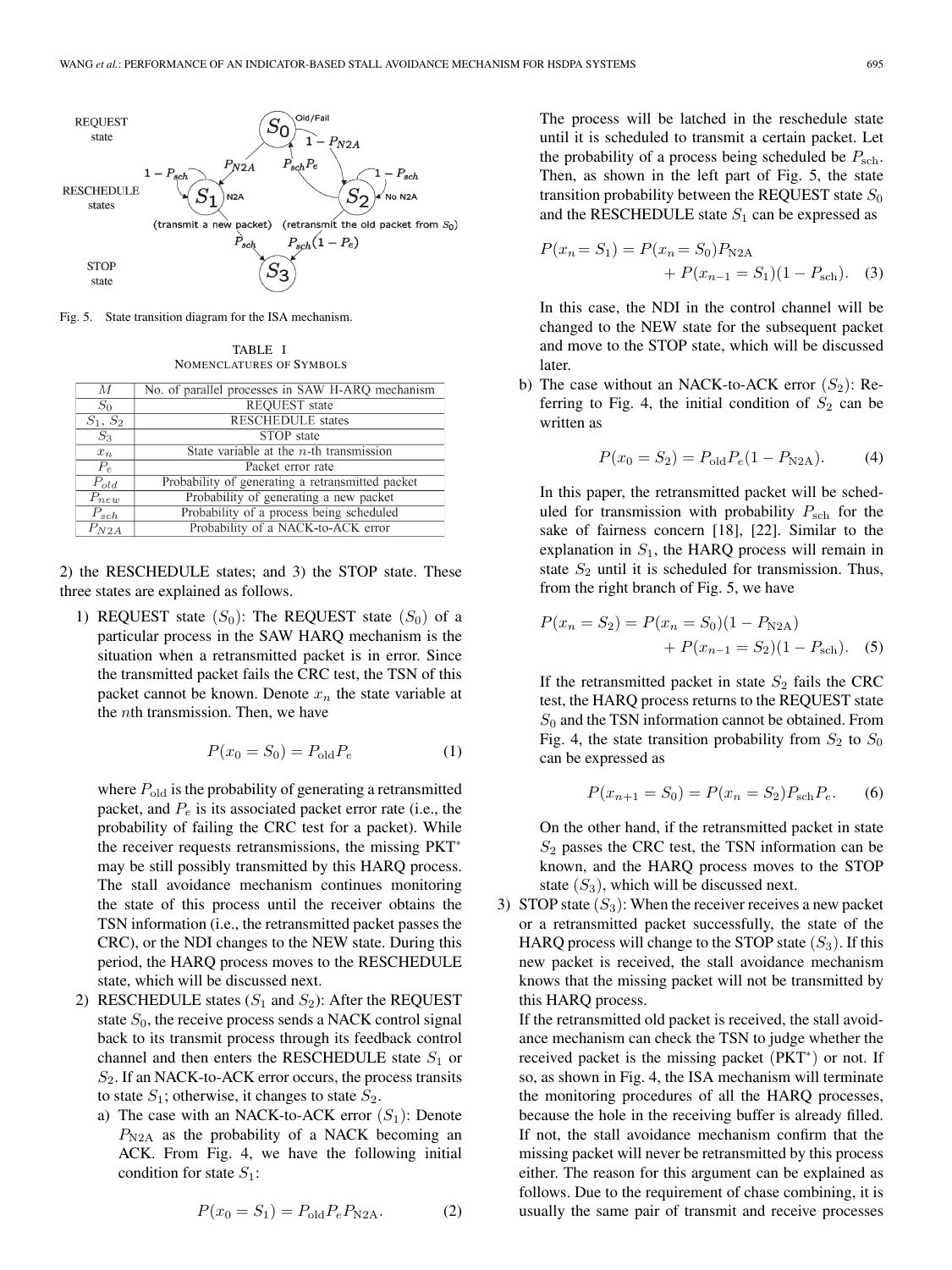

Fig. 6. Flowchart of the operations for the ISA mechanism.

that is responsible for retransmitting the missing packet. That is, if a packet  $(PKT^*)$  is lost during the transmission in a certain HARQ process (Pr<sup>∗</sup>), other parallel HARQ processes will not send the packet PKT<sup>∗</sup> for process Pr<sup>∗</sup>. Consequently, process Pr<sup>∗</sup> will be responsible for transmitting packet PKT<sup>∗</sup> before sending any other packets. As a result, when the TSN for the retransmitted packet is decoded successfully in a process and is not equal to that of the missing PKT<sup>∗</sup>, the stall avoidance mechanism stop monitoring this process.

According to the above discussions and Figs. 4 and 6, the state transmission between RESCHEDULE states and *S*<sup>3</sup> can be expressed as

$$
P(x_n = S_3) = \text{Prob}(\text{receive a new packet due to an NACK-to-ACK error})
$$

$$
+ \text{Prob}(\text{receive an old packet and decode TSN successfully})
$$

$$
= P(x_{n-1} = S_1)P_{\text{sch}}
$$
  
+ P(x\_{n-1} = S\_2)P\_{\text{sch}}(1 - P\_e). (7)

The initial condition of the STOP state  $S_3$  can be written as

$$
P(x_0 = S_3) = P_{\text{new}} + P_{\text{old}}(1 - P_e)
$$
 (8)

where  $P_{\text{new}}$  is the probability of generating a new packet.

As shown in Fig. 6, when all the HARQ processes are in the STOP state and the gap for the missing packet PKT<sup>\*</sup> still exists in the reordering buffer, then, this gap can be identified as an unrecoverable Type-II gap. Now, the stall avoidance mechanism can initiate the process of forwarding the received in-sequence packets with this Type-II gap from the MAC layer to the upper layer. In the meanwhile, an RLC layer retransmission request is issued for the missing packet PKT<sup>∗</sup>. Next, we give an example to illustrate the function of the ISA mechanism.

#### *C. Example*

In this example, we consider a dual-process SAW HARQ mechanism. These four parallel HARQ processes are shared by multiple users. Thus, different HARQ processes may be assigned to transmit its data packets for a particular user depending on the multiple users' requests in different cycles. Table II illustrates an example of the states of the dual-process SAW HARQ mechanism for a user from cycles  $i$  to  $i + 5$ . Here, the period of one cycle is equal to four TTIs. Each field in the table is filled with a triplet variable (TSN,  $S_C$ , NDI).  $S_C$ is one of the following three events in the feedback control channel: 1) receive an ACK without errors (denoted by ACK); 2) receive a NACK without errors (denoted by NACK); and 3) an NACK-to-ACK error occurs (denoted by  $N \rightarrow A$ ). NDI is either NEW or OLD. Empty fields in the table mean that the time slots that are assigned to other users or idle. In this example, we want to show that both the NDI in the control channel and the TSN in the data channel can be used to identify an unrecoverable Type-II gap. In this example, assume that packets with  $TSN = 0-9$  of a particular user have been transmitted successfully by cycle  $i - 1$ . Now, this target user has five packets with  $TSN = 10-14$  requested for transmissions from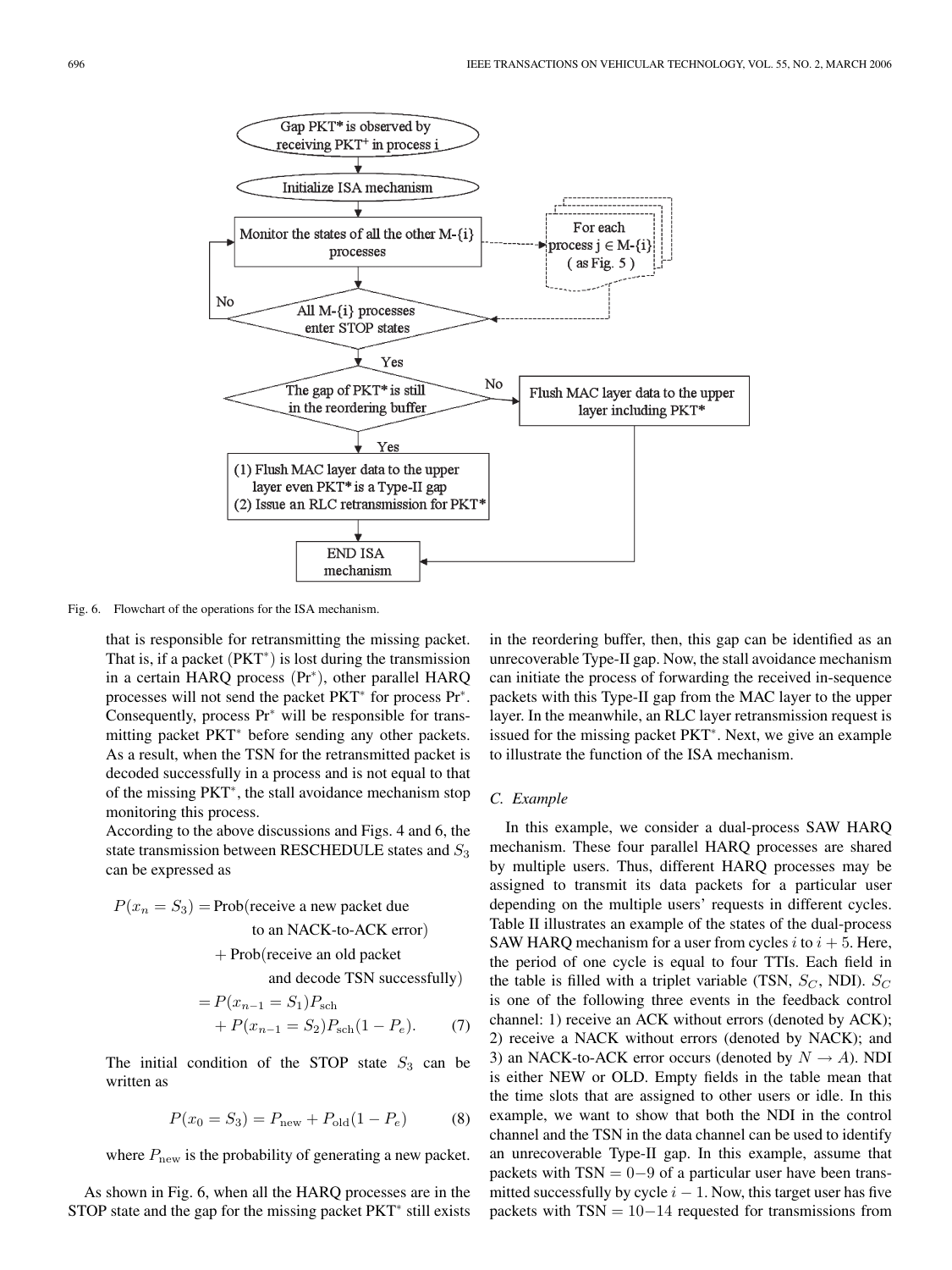|             | Process ID in 4-process SAW HARQ |                      |                   |                   |  |  |
|-------------|----------------------------------|----------------------|-------------------|-------------------|--|--|
|             | Process 1                        | Process <sub>2</sub> | Process 3         | Process 4         |  |  |
|             | $(TSN, S_C, NDI)$                | $(TSN, S_C, NDI)$    | $(TSN, S_C, NDI)$ | $(TSN, S_C, NDI)$ |  |  |
| Cycle i-1   | $\cdots$                         | $\cdots$             | $\cdots$          | $\cdots$          |  |  |
| Cycle i     | $(10,N\rightarrow A,NEW)$        |                      | (11, NACK, NEW)   |                   |  |  |
| Cycle $i+1$ |                                  |                      |                   | (12, NACK, NEW)   |  |  |
| Cycle $i+2$ |                                  | (13, ACK, NEW)       | (11, ACK,OLD)     |                   |  |  |
| Cycle $i+3$ |                                  |                      |                   | (12, NACK, OLD)   |  |  |
| Cycle $i+4$ |                                  |                      |                   | (12, ACK,OLD)     |  |  |
| Cycle $i+5$ | (14, NACK, NEW)                  |                      |                   |                   |  |  |

TABLE II EXAMPLE OF A TYPE-II GAP BEING REMOVED BY THE INDICATION OF RECEIVING BOTH NEW AND OLD PACKETS IN A FOUR-PROCESS SAW HARQ MECHANISM

the RLC layer. In the MAC layer, a scheduler will assign a number of HARQ processes to transmit these packets for this user in every four-TTI cycle.

- 1) In cycle *i*, processes 1 and 3 send packets 10 and 11 for the target user, respectively, and both processes 2 and 4 are idle or used by other users. Assume that packet 10 is lost and its NACK signal is changed to an ACK signal, while the NACK signal of packet 11 is successfully sent to the corresponding process in the transmitter. The states of the four processes are  $(-, -, -, -)$ , where "−" stands for the NULL state. Note that the NACK signal for packet 10 is changed to ACK. The problem here is how the receiver knows the occurrence of the NACK-to-ACK error. This can be done by the help of the stall avoidance mechanism.
- 2) In cycle  $i + 1$ , packet 12 is scheduled for transmission in process 4. Assume that this packet reaches the receiver successfully but fails the CRC test. Hence, a NACK signal is issued to request a retransmission. Up to now, packets 10–12 are lost in processes 1, 3, and 4, respectively. The HARQ mechanism still believes that these packets can be recovered by the normal retransmission procedures. Since the stall avoidance mechanism has not started yet, the states of the four parallel HARQ processes are still in (−*,* −*,* −*,* −).
- 3) In the second TTI of cycle  $i + 2$ , process 2 receives a new packet 13. In receiving packet 13, the receiver moves this packet to the reordering buffer of this user and makes this HARQ available for other new packets in the next cycle. However, packets 10–12 have not been received yet; hence, three holes for packets 10–12 occur in the reordering buffer. To ensure that these gaps can be filled in future transmissions, the stall avoidance mechanism is initiated to identify whether these missing packets are either recoverable Type-I gaps or unrecoverable Type-II gaps. Since packets 10–12 will be transmitted by processes 1, 3, and 4 from a receiver viewpoint, the stall avoidance mechanism starts to monitor the states of these processes. In the current situation with a new packet arriving at process 2, the states of the four parallel HARQ processes are  $(-, S_3, -, -)$  according to Fig. 4.

In the third TTI of cycle  $i + 2$ , process 3 receives a retransmitted old packet 11 and passes the CRC test. Note that due to the requirement of Chase combining, the retransmitted packet 11 is sent by the same HARQ process 3 in cycles  $i$  and  $i + 2$ . Since the hole of packet 11 is filled in the reordering buffer, the reordering buffer contains packets 11 and 13. Meanwhile, process 3 enters the STOP state according to Fig. 6. Thus, the states of four HARQ processes change to  $(-, S_3, S_3, -)$ , and the stall avoidance mechanism keeps monitoring the states of processes 1 and 4.

- 4) In the fourth TTI of cycle  $i + 3$ , process 4 is scheduled to transmit an old packet 12 for the target user. Assume that packet 12 fails the CRC test again. According to Fig. 4, process 4 enters the REQUEST state  $(S_0)$  and the states of the four parallel processes become  $(-, S_3, S_3, S_0)$ . During the REQUEST state  $S_0$ , the receive process of the HARQ process 4 requests a retransmission for packet 12 by sending a NACK signal to the corresponding transmit process. Assume that this NACK signal successfully reaches the transmit process, the state of process 4 changes to the RESCHEDULE state  $(S_2)$ . Thus, the states of the four parallel HARQ processes are now  $(-, S_3, S_3, S_2)$ .
- 5) In the fourth TTI of cycle  $i + 4$ , process 4 is scheduled to retransmit packet 12 for the target user. This time, packet 12 passes the CRC test, and the TSN of packet 12 is obtained. Based on the information of TSN, packet 12 is moved to the reordering buffer and fills its gap. From Fig. 4, the state of process 4 enters the STOP state, and the states of the four processes become  $(-, S_3, S_3, S_3)$ . At this stage, packets 11–13 are in the reordering buffer, and an empty space is reserved for the missing packet 10. The stall avoidance mechanism continues monitoring process 1, which is the only left process possibly transmitting packet 10.
- 6) In cycle  $i + 5$ , process 1 transmits a new packet 14, because the NACK signal of packet 10 is reverted to an ACK signal due to transmission errors in cycle *i* in the feedback control channel. Here, we assume that the new packet 14 is lost and that a NACK signal is sent back to the corresponding process in the transmitter. Since packet 14 is a new packet, the NDI in the control channel becomes the NEW state. Without the information of TSN of this packet in the traffic channel, process 4 enters the STOP state  $(S_3)$ . This shows the advantage of using NDI to shorten the gap-processing time in the HARQ mechanism. According to Fig. 4, the status of the four parallel HARQ processes now becomes  $(S_3, S_3, S_3, S_3)$ . Because the four processes are all in the STOP state and the gap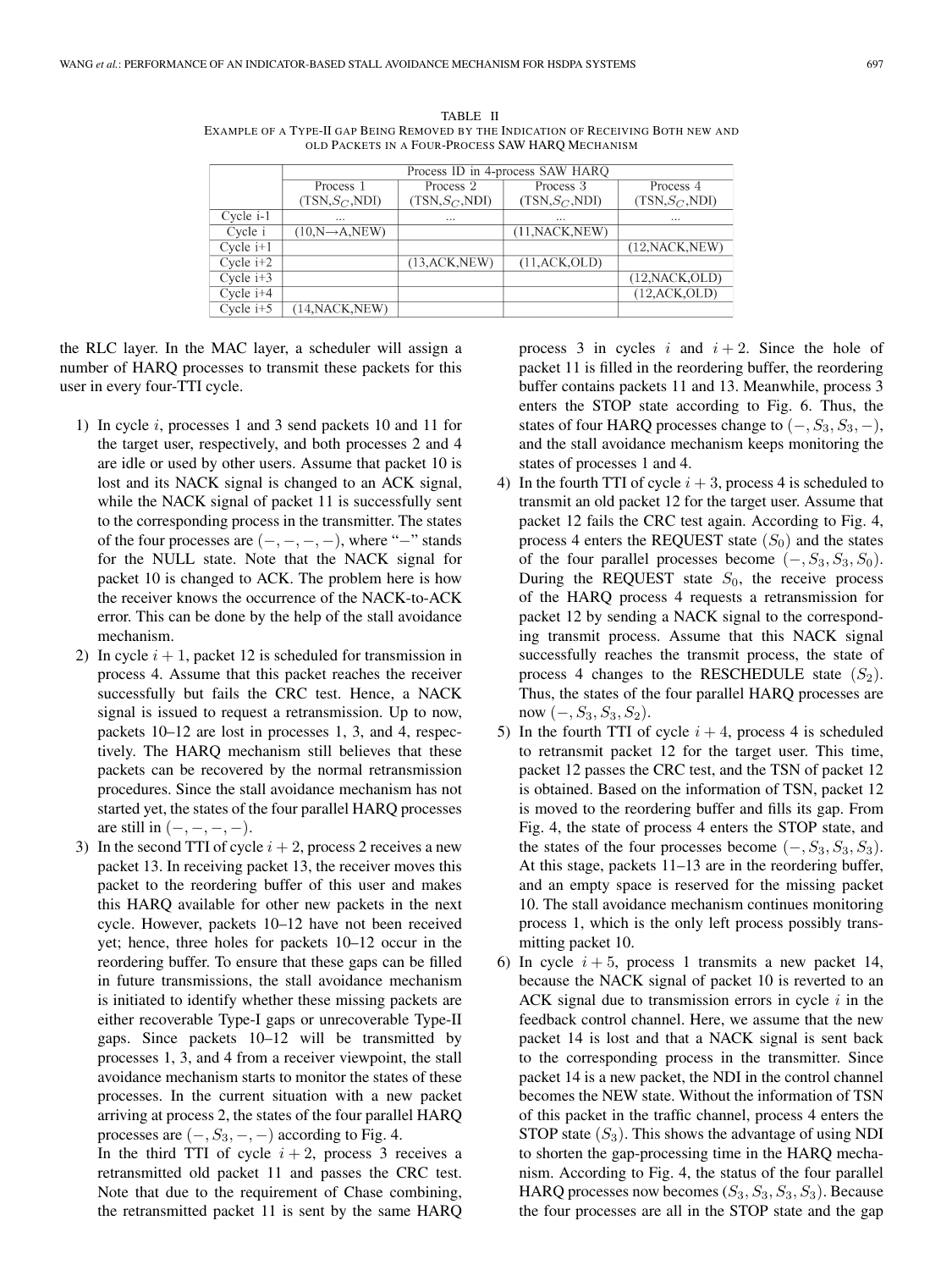for packet 10 is still in the reordering buffer, it is implied that the missing packet 10 is a nonrecoverable Type-II gap. Hence, the HARQ process should no longer wait for packet 10. Consequently, the available in-sequence packets 11–13 should be forwarded to the upper layer, and an RLC layer retransmission request is issued for packet 10.

In the above example, we have shown how the ISA mechanism can recognize Type-II gap with the aid of NDIs in the control channel and TSNs in the data channel. In the considered example, the NDIs of processes 1 and 2 are used to confirm that these two processes do not possibly retransmit the missing packet 10. In addition, the information of TSN of processes 3 and 4 in the user data channel is used to judge that these two processes will not transmit the missing packet 10 either. With the cooperation of the NDI in the control channel and the TSN in the data traffic channel, the ISA can realize the fast physical/MAC layer retransmission for the HARQ mechanism. In the following section, we will present the analysis of the gap-processing time of the ISA mechanism according to state transition diagram shown in Fig. 5.

## IV. ANALYSIS

In this section, we present an analytical formula to calculate the average gap-processing time of the ISA mechanism. The average gap-processing time is an important performance metric for the high-speed retransmission mechanism in both the MAC and RLC layers. For example, if a Type-II gap occurs, the received packets are queued in the reordering buffer of the MAC layer. Thus, a longer gap-processing time causes a higher overflow probability in the MAC layer reordering buffer. Furthermore, a Type-II gap will trigger an RLC retransmission. Thus, if the gap-processing time is too long, a large-sized buffer in the RLC layer is required to accommodate the packets forwarded from the MAC layer. However, it is difficult to evaluate the gap-processing time of the ISA mechanism in an analytical way. The gap-processing time is a function with parameters from both the physical and the MAC layers. For example, in the physical layer, the packet error rate and the probability of a NACK becoming an ACK should be incorporated in this function, while in the MAC layer, the impact of the scheduling policy on the gap-processing time should also be considered. Hence, to make the analysis tractable, we have made the following assumptions.

- 1) A fair scheduler independently assigns each process to each user with a probability of  $P_{\text{sch}} = 1/K$ , where *K* is the number of users in the system.
- 2) Because an NACK-to-ACK error usually occurs when a mobile terminal moves at high speeds, it is assumed that the fast changing channel is modeled by an independent Rayleigh fading channel from one packet to another packet.
- 3) In the receiving end, a reordering buffer is assigned to a user to handle the received packets from multiple parallel HARQ processes.
- 4) Effects of incremental redundancy and Chase combining have yet to be considered in the analytical model. Thus, the provided analysis can be viewed as a worst case analysis compared to the cases applying incremental redundancy and Chase combining.
- 5) The feedback delay of sending an ACK or a NACK in an individual HARQ process is not taken into account in the gap-processing time. In HSDPA, multiple parallel HARQ processes transmit data packets alternately to fully utilize the channel capacity. Thus, the feedback delay of sending control signals does not affect the gap-processing time. In the feedback channel, only the impact of NACK-to-ACK errors is considered.

Now, we prove that the average gap-processing time of the ISA mechanism for the multiple parallel HARQ processes can be calculated by the following proposition.

*Proposition 1:* Consider an *M*-process SAW HARQ process. For a given packet error rate  $(P_e)$  and the probability of an NACK-to-ACK error  $(P_{N2A})$ , define the probability of generating new packets and old packets as

$$
P_{\text{new}} = (1 - P_e) + P_e P_{\text{N2A}} \tag{9}
$$

and

$$
P_{\text{old}} = P_e (1 - P_{\text{N2A}}) \tag{10}
$$

respectively. Then, the gap-processing time for the ISA method can be calculated as

$$
\overline{\text{GPT}} = \sum_{k=1}^{C} \left\{ kMP_{\text{sch}} (1 - P_{\text{sch}})^{k-1} \left[ \sum_{i=0}^{k-1} P(x_i = S_3) \right]^{M-1} + \sum_{m=2}^{M} (m - 1 + kM) \sum_{\ell=1}^{k} P_{\text{sch}} (1 - P_{\text{sch}})^{\ell-1} \times \left[ \sum_{i=0}^{k} P(x_i = S_3) \right]^{m-2} P(x_k = S_3) \right\}
$$

$$
\times \left[ \sum_{j=0}^{k-1} P(x_j = S_3) \right]^{M-m} \right\}
$$
(11)

where

$$
P(x_0 = S_3) = P_{\text{new}} + P_{\text{old}}(1 - P_e)
$$

and

$$
P(x_n = S_3) = P_{\text{old}} P_{\text{sch}} [P_e P_{\text{N2A}} + P_{\text{old}} (1 - P_e)]
$$
  
 
$$
\times [P_{\text{sch}} P_{\text{old}} + (1 - P_{\text{sch}})]^{n-1}, \qquad n \ge 1. \quad (12)
$$

The parameter  $C$  in (11) is the required number of cycles to involve all processes in the *M*-process SAW HARQ to remove a Type-II gap, and the other parameters *M*,  $P_{\text{sch}}$ , and  $P(x_n = S_3)$  are already defined in Section III.

*Proof:* Assume that a Type-II gap appears in cycle 0 of process Pr-1 as shown in Fig. 7. We now consider the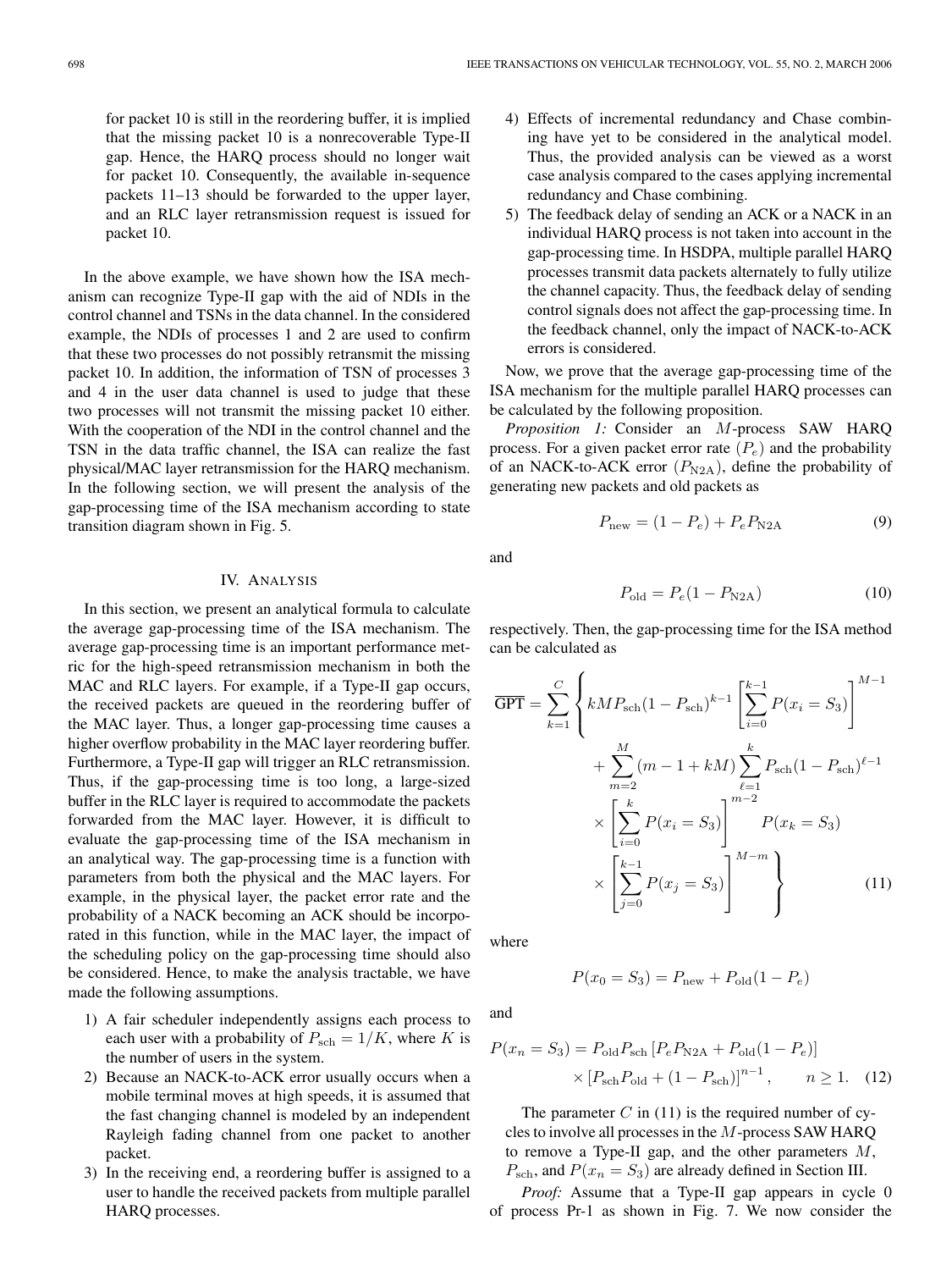

Fig. 7. Gap-processing time of the ISA mechanism.

following two possible scenarios to calculate the average gapprocessing time.

*I) Type-II gap can be removed at process 1:* When all the SAW HARQ processes except Pr-1 enter the STOP state  $(S_3)$ , the gap will be removed at process 1 when process 1 enters the STOP state in the future. Process 1 will transmit a new packet whenever it is scheduled to transmit a packet in the *k*th cycle, because the NACK signal for the missing packet is contaminated to be an ACK signal. Hence, this new packet sent by process 1 is associated with a NEW NDI state. Consequently, the state of process 1 enters the STOP state at the *k*th cycle. Since all *M* processes enter the STOP state and the gap of the missing packet is still in the reordering buffer, the receiver can judge whether or not the missing packet is a Type-II gap, and it will never be retransmitted. In this case, the receiver takes a period of *kM* TTIs to remove this Type-II gap from the reordering buffer, where other  $(M - 1)$  processes turn to the STOP state before the *k*th cycle. Let *A* and *B* be the events that process 1 is scheduling for transmission at the *k*th cycle, and let all the other  $(M - 1)$  processes enter the STOP state before the *k*th cycle, respectively. Then, it follows that

$$
P(A) = P_{\text{sch}}(1 - P_{\text{sch}})^{k-1}
$$
 (13)

and

$$
P(B) = \left[\sum_{i=0}^{k-1} P(x_i = S_3)\right]^{M-1}.
$$
 (14)

Recall that

$$
P(x_n = S_3) = P(x_{n-1} = S_1)P_{\text{sch}}
$$
  
+ 
$$
P(x_{n-1} = S_2)P_{\text{sch}}(1 - P_e), \qquad n \ge 1.
$$

By iteratively substituting  $(2)$ – $(6)$  into  $(7)$ , we obtain

$$
P(x_n = S_3) = P_{\text{old}} P_{\text{sch}} [P_e P_{\text{N2A}} + P_{\text{old}} (1 - P_e)]
$$
  
×  $[P_{\text{sch}} P_{\text{old}} + (1 - P_{\text{sch}})]^{n-1}$ , n ≥ 1. (15)

Because events *A* and *B* are mutually independent, the probability of the Type-II gap being removed in the *k*th cycle of process 1 can be expressed as

$$
P(A \cap B) = P(A)P(B). \tag{16}
$$

Combining  $(13)$ – $(15)$ , the average gap-processing time to remove a Type-II gap at process 1 is

$$
\overline{\text{GPT}}_1 = \sum_{k=1}^{C} kM \times P(A)P(B)
$$

$$
= \sum_{k=1}^{C} kM \times P_{\text{sch}} (1 - P_{\text{sch}})^{k-1}
$$

$$
\times \left[ \sum_{i=0}^{k-1} P(x_i = S_3) \right]^{M-1} \tag{17}
$$

where *C* is the required number of cycles of involving all processes in the *M*-process SAW HARQ to remove a Type-II gap.

*II)* Type-II gap can be removed at process m for  $m \geq 2$ : Assume that the Type-II gap is removed in the *k*th cycle of process *m*, where  $m \geq 2$  and  $k \geq 1$ . In this case, the gapprocessing time is  $(m - 1 + kM)$  TTIs, as shown in Fig. 7. Denote  $P_{\alpha}(m, k)$  as the probability of process m removing the Type-II gap in the *k*th cycle for different combinations of *k* and *m*. Then, the average gap-processing time for the Type-II gap being removed at process  $m$ , where  $m \geq 2$ , can be expressed as

$$
\overline{\text{GPT}}_2 = \sum_{k=1}^{C} \sum_{m=2}^{M} (m - 1 + kM) P_{\alpha}(m, k) \tag{18}
$$

where *C* is defined in (17). The probability  $P_{\alpha}(m, k)$  is the joint probability of the following four independent events:

 $\sqrt{ }$  $\begin{matrix} \phantom{-} \end{matrix}$  $P_{E3} = P(\text{Process } m \text{ enters the STOP state at the } k\text{th cycle})$ <br>  $P_{E4} = P(\text{The last } M - m \text{ processes enter the S})$ <br>
state before the *k*th cycle).  $P_{E1} = P$ (Process 1 enters the STOP state within the *k*th cycle)  $P_{E2} = P$ (The first  $m - 2$  processes enter the STOP state within the *k*th cycle) *k*th cycle)

$$
P_{E4} = P(\text{The last } M - m \text{ processes enter the STOP state before the } k\text{th cycle}).
$$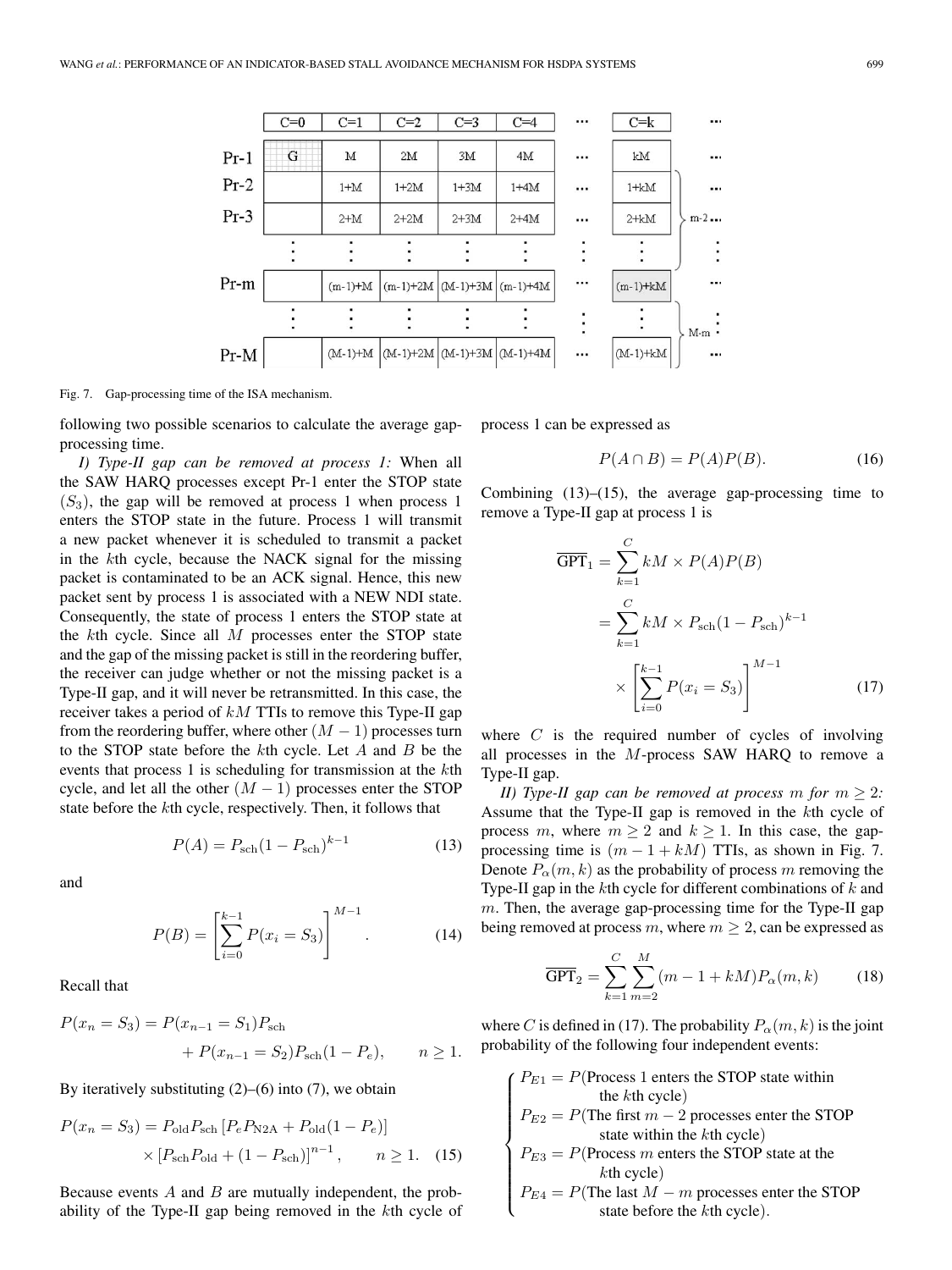Note that

$$
P_{\alpha}(m,k) = P_{E1} P_{E2} P_{E3} P_{E4}.
$$
 (19)

Similar to the procedures of deriving (13) and (14), we can rewrite (19) as

$$
\begin{cases}\nP_{E1} = \sum_{\ell=1}^{k} P_{\text{sch}} (1 - P_{\text{sch}})^{\ell - 1} \\
P_{E2} = \left[ \sum_{i=0}^{k} P(x_i = S_3) \right]^{m-2} \\
P_{E3} = P(x_k = S_3) \\
P_{E4} = \left[ \sum_{j=0}^{k-1} P(x_j = S_3) \right]^{M-m}.\n\end{cases} \tag{20}
$$

Substituting (19) and (20) into (18), we can have the probability of removing the Type-II gap at process  $m$ , where  $m \geq 2$ , as

$$
\overline{GPT}_{2} = \sum_{k=1}^{C} \sum_{m=2}^{M} (m - 1 + kM) P_{\alpha}(m, k)
$$
  
\n
$$
= \sum_{k=1}^{C} \sum_{m=2}^{M} (m - 1 + kM) \sum_{\ell=1}^{k} P_{\text{sch}} (1 - P_{\text{sch}})^{\ell-1}
$$
  
\nThe first  $m-2$  processes  
\n
$$
\times \left[ \sum_{i=0}^{k} P(x_{i} = S_{3}) \right]^{m-2} \underbrace{P \text{rocess} \, m}_{P(x_{k} = S_{3})}
$$
  
\nThe last  $M-m$  processes  
\n
$$
\times \left[ \sum_{j=0}^{k-1} P(x_{j} = S_{3}) \right]^{M-m}
$$
 (21)

Note that the value of *C* can be obtained by satisfying the following equation:

$$
\sum_{k=1}^{C} \left\{ P_{\text{sch}} (1 - P_{\text{sch}})^{k-1} \left[ \sum_{i=0}^{k-1} P(x_i = S_3) \right]^{M-1} + \sum_{m=2}^{M} \sum_{\ell=1}^{k} P_{\text{sch}} (1 - P_{\text{sch}})^{\ell-1} \left[ \sum_{i=0}^{k} P(x_i = S_3) \right]^{m-2} \times P(x_k = S_3) \left[ \sum_{j=0}^{k-1} P(x_j = S_3) \right]^{M-m} \right\} = 1. \tag{22}
$$



Fig. 8. Impact of number of users on the average gap-processing time for four-, six-, and eight-process SAW HARQ mechanisms in a Rayleigh channel with Doppler frequency of 100 Hz and *P<sup>e</sup>* = 0*.*12.

With (17) and (21), the average gap-processing time for the ISA mechanism with multiuser communications is equal to

$$
\overline{GPT} = \overline{GPT}_1 + \overline{GPT}_2
$$
  
=  $\sum_{k=1}^{C} \left\{ kMP_{\text{sch}} (1 - P_{\text{sch}})^{k-1} \left[ \sum_{i=0}^{k-1} P(x_i = S_3) \right]^{M-1} + \sum_{m=2}^{M} (m - 1 + kM) \sum_{\ell=1}^{k} P_{\text{sch}} (1 - P_{\text{sch}})^{\ell-1} \right\}$   
 $\times \left[ \sum_{i=0}^{k} P(x_i = S_3) \right]^{m-2} P(x_k = S_3)$   
 $\times \left[ \sum_{j=0}^{k-1} P(x_j = S_3) \right]^{M-m} \left\}.$  (23)

The accuracy of the analytical formula for estimating the gap-processing time will be validated by simulations in Section V.

 $\blacksquare$ 

#### V. NUMERICAL RESULTS

In this section, through simulations and analysis, we investigate the performance of the ISA mechanism in the Rayleigh fading channel. In the considered case, each process in the multiprocess SAW HARQ mechanism is shared by multiple users based on the Round-Robin scheduling policy.

Fig. 8 compares the average gap-processing time of the multiprocess SAW HARQ mechanism for various numbers of processes. We consider a time-varying Rayleigh fading channel with the Doppler frequency equal to 100 Hz, which is the case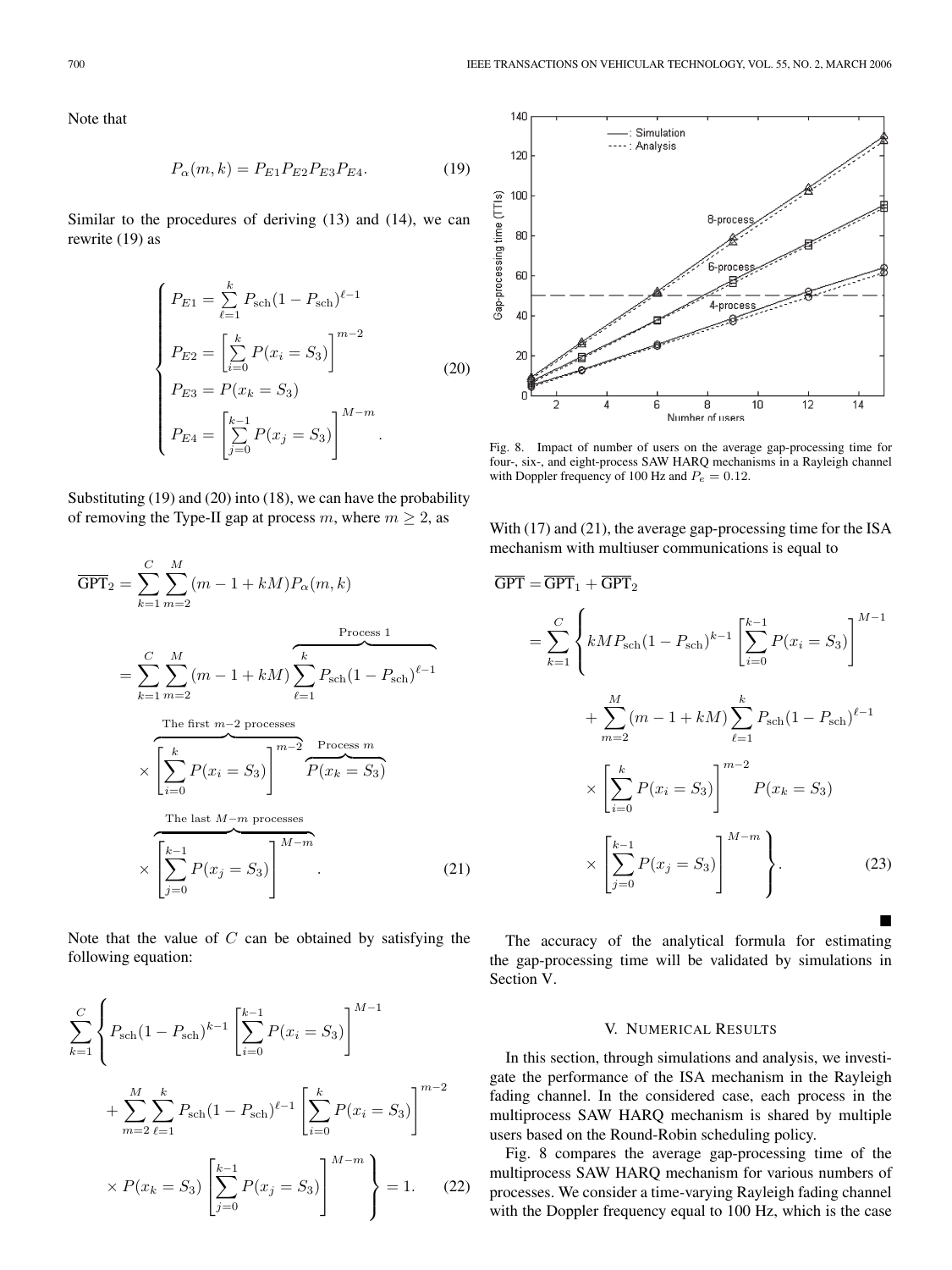

Fig. 9. Impact of number of processes in the multiprocess SAW HARQ mechanism on the performance of average gap-processing time for different *Pe*s with five users in the system.

when a mobile moves at the speeds of 54 km/h with a carrier frequency of 2 GHz. Let the packet error rate  $(P_e)$  be 0.12. As shown in the figure, the more parallel processes there are in the SAW HARQ mechanism, the longer the average gapprocessing time. The analytical results are validated by the simulation results. In the case with nine users, the average gap-processing times for the *M*-process SAQ HARQ mechanism are 38.84, 57.86, and 79.23 TTIs for *M* = 4*,* 6*,* and 8, respectively. Each TTI is equal to 2 ms. One can observe that the average gap-processing time of the eight-process SAW HARQ mechanism is about two times higher than that of the fourprocess SAW HARQ mechanism. From [31], delay is suggested to be less than 50 TTIs (i.e., 0.1 s) in order to provide an acceptable QoS. The developed analytical formula of average gap-processing time can be used to compute the appropriate number of allowable users in the system. For instance, based on the results shown in the figure, five users can be allowed to stay in an eight-process SAW HARQ system, whereas 11 users can be supported in a system with four parallel SAW HARQ processes. This example shows that the gap-processing time significantly affects the RLC retransmission delay, thereby becoming an important issue in QoS provisioning when the number of users is large.

One of the advantages in the proposed analytical models is to abstract physical layer impacts into some key parameters, such as packet error rates  $(P_e)$ . Since users may have various traffic types and accordingly different requirements on *P*e, the developed analytical model can quickly estimate the gapprocessing time for various values of  $P_e$  and various numbers of parallel HARQ processes, as shown in Fig. 9. In the case with five users, we see that when  $P_e < 0.2$ , the gap-processing time is linearly proportional to the number of processes in the multiprocess SAW HARQ mechanism. However, if  $P_e$  > 0.25, the gap-processing time exponentially increases as the number of the parallel processes of the SAW HARQ mechanism increases. This observation indicates that the sharply



Fig. 10. Impact of the number of users on the average gap-processing time with various packet error rates in a six-process SAW HARQ mechanism.

increasing gap-processing time cannot be ignored when the  $P_e$ requirement is stringent. For example, as the delay constraint is set to be less than 50 TTIs, the allowable numbers of parallel SAW HARQ processes are 5 and 10 for  $P_e = 0.4$  and 0.05, respectively. An interesting research topic is to determine the optimal number of parallel SAW HARQ processes to improve the overall system performance by taking both throughput and gap-processing time into account.

Another interesting application of the developed analytical model is to evaluate the number of allowable users in the system from the QoS provision perspective. Fig. 10 illustrates the average gap-processing time against the number of users for various  $P_e$  requirement in a six-process SAW HARQ mechanism. As shown in the figure, as the number of users increases, the gap-processing time increases linearly. The slope of the performance curve between the gap-processing time against the number of users with high  $P_e$  region is steeper than that with low  $P_e$  region. Furthermore, for a required RLC delay constraint, the higher the value of  $P_e$ , the fewer the number of users that can be supported by the system. For example, for an RLC delay constraint of 50 TTIs, the allowable numbers of users in the system with a 50-TTI delay limit are 4 and 8 when  $P_e = 0.4$  and 0.05, respectively. The reason for this phenomenon is that the TSN information in the data traffic channel can be obtained earlier when the  $P_e$  is lower. With the aid of the TSN information, the indicator-based stall mechanism can enter the STOP state earlier. Thus, in a channel with high  $P_e$ , it is implied that a suitable call admission control scheme is necessary for the SAW HARQ system to guarantee the QoS provisioning.

#### VI. CONCLUSION

In this paper, we have presented a closed-form expression for the average gap-processing time of the ISA mechanism for the HSDPA system. If an NACK-to-ACK error occurs in the MAC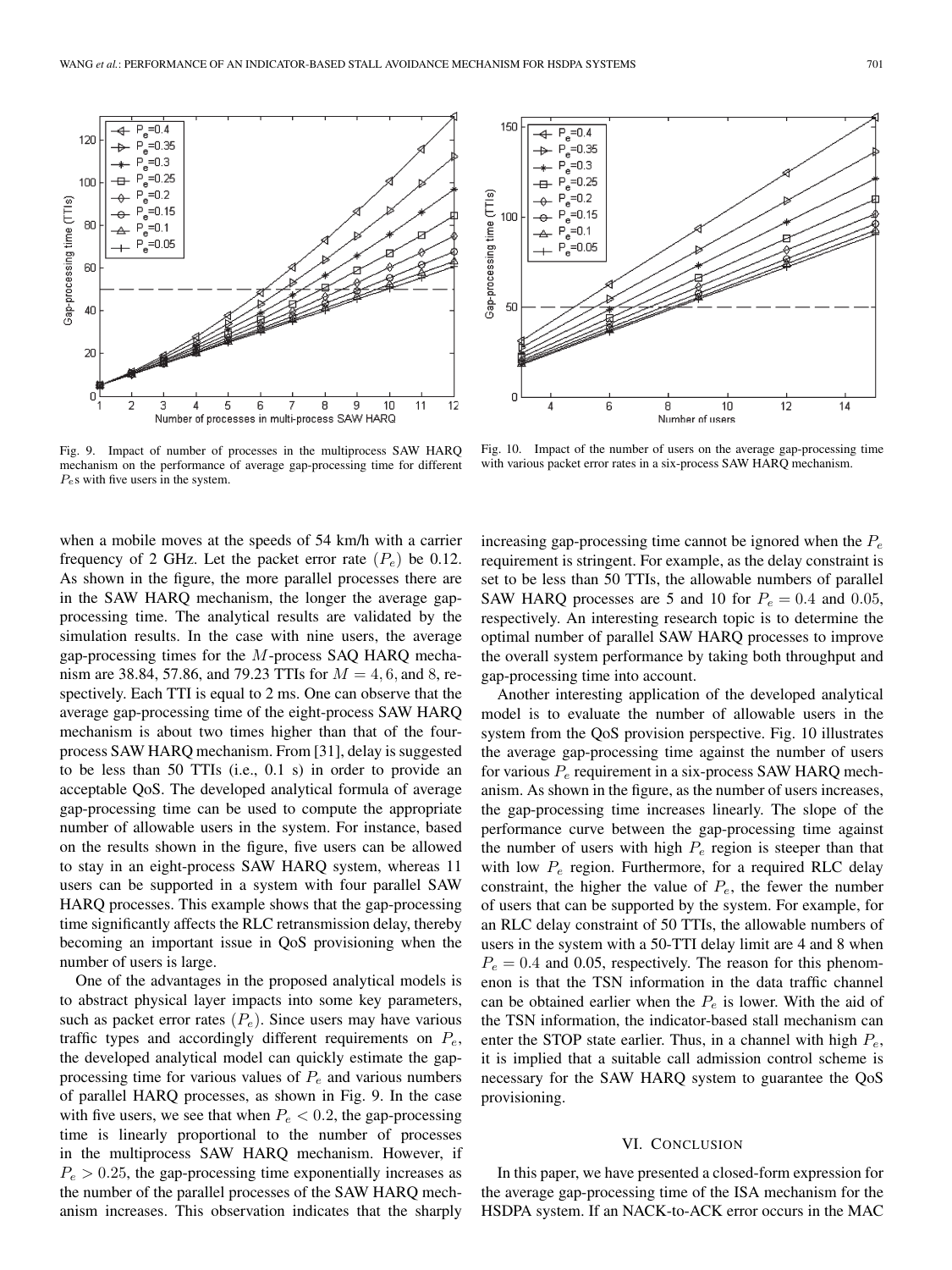layer HARQ mechanism, a nonrecoverable gap also appears in the reordering buffer of the received packets for a specific user. Longer gap-processing time will delay the necessary higher layer RLC retransmissions, thereby degrading the system performance seriously from a higher layer user perspective. Thus, it is important to develop an analytical method to calculate the gap-processing time from both the physical layer and MAC perspectives without time-consuming simulations.

The developed analytical model can facilitate the evaluation of the gap-processing time of the multiprocess SAW HARQ mechanism in the HSDPA system for different packet error rates, the numbers of allowable users, and the numbers of parallel processes in the SAW HARQ mechanism. From our analytical and simulation results in a Rayleigh fading channel, we find that throughput enhancement by adding the parallel processes in the SAW HARQ mechanism comes at the cost of longer average gap-processing time. For moderate packet error rates, the gap-processing time is linearly proportional to the number of users and the number of the parallel HARQ processes. However, in the situation of high packet error rates, the average gap-processing time almost exponentially increases when the number of parallel SAW HARQ processes increases.

Possible future research topics that can be extended from this work include the following: 1) to incorporate the effect of incremental redundancy and Chase combining in the gap-processing time analysis for the multiple parallel HARQ mechanism and 2) to develop efficient admission control and scheduling algorithms for the HSDPA system subject to the gap-processing time constraint.

#### ACKNOWLEDGMENT

The authors would like to thank Dr. S. Jiang for his helpful suggestions and ASUSTek Computer Inc. for its sponsorship in this project.

#### **REFERENCES**

- [1] 3GPP TR 25.950 V4.0.0, *UTRA High Speed Downlink Packet Access*, Mar. 2001.
- [2] S. Parkvall, E. Dahlman, P. Frenger, P. Beming, and M. Persson, "The high speed packet data evolution of WCDMA," in *Proc. IEEE Int. Symp. Personal, Indoor and Mobile Radio Communications*, San Diego, CA, Sep. 2001, pp. G27–G31.
- [3] R. C. Qiu, W. Zhu, and Y.-Q. Zhang, "Third-generation and beyond (3.5 G) wireless networks and its applications," in *Proc. IEEE Int. Symp. Circuits and Systems*, Scottsdale, AZ, May 2002, pp. I41–I44.
- [4] M. Döttling, J. Michel, and B. Raaf, "Hybrid ARQ and adaptive modulation and coding schemes for high speed downlink packet access," in *Proc. IEEE Int. Symp. Personal, Indoor and Mobile Radio Communications*, Lisbon, Portugal, Sep. 2002, pp. 1073–1077.
- [5] M. Nakamura, Y. Awad, and S. Vadgama, "Adaptive control of link adaptation for high speed downlink packet access (HSDPA) in W-CDMA," in *Proc. Int. Symp. Wireless Personal Multimedia Communications*, Honolulu, HI, Oct. 2002, pp. 382–386.
- [6] R. Kwan, P. Chong, and M. Rinne, "Analysis of the adaptive modulation and coding algorithm with multicode transmission," in *Proc. IEEE Vehicular Technology Conf.*, Vancouver, BC, Canada, Sep. 2002, pp. 2007–2011.
- [7] T. E. Kolding, F. Frederiksen, and P. E. Mogensen, "Performance aspects of WCDMA systems with high speed downlink packet access (HSDPA)," in *Proc. IEEE Vehicular Technology Conf.*, Vancouver, BC, Canada, Sep. 2002, pp. 477–481.
- [8] S. Abedi and S. Vadgama, "Hybrid genetic packet scheduling and radio resource management for high speed downlink packet access," in *Proc.*

*Int. Symp. Wireless Personal Multimedia Communications*, Honolulu, HI, Oct. 2002, pp. 1192–1196.

- [9] W. S. Jeon, D. G. Jeong, and B. Kim, "Design of packet transmission scheduler for high speed downlink packet access systems," in *Proc. IEEE Vehicular Technology Conf.*, Birmingham, AL, May 2002, pp. 1125–1129.
- [10] Y. Ofuji, A. Morimoto, S. Abeta, and M. Sawahashi, "Comparison of packet scheduling algorithms focusing on user throughput in high speed downlink packet access," in *Proc. IEEE Int. Symp. Personal, Indoor and Mobile Radio Communications*, Lisbon, Portugal, Sep. 2002, pp. 1462–1466.
- [11] Q. Zhang and H.-J. Su, "Methods for preventing protocol stalling in UMTS radio link control," in *Proc. IEEE Int. Conf. Communications*, Anchorage, AK, May 2003, pp. 2246–2250.
- [12] A. Morimoto, S. Abeta, and M. Sawahashi, "Performance of fast cell selection coupled with fast packet scheduling in high-speed downlink packet access," *IEICE Trans. Commun.*, vol. E85-B, no. 10, pp. 2021– 2031, 2002.
- [13] L. Davis, D. Garrett, G. Woodward, M. Bickerstaff, and F. Mullany, "System architecture and ASICs for a MIMO 3GPP-HSDPA receiver," in *Proc. IEEE Vehicular Technology Conf.*, Jeju, Korea, Apr. 2003, pp.818–822.
- [14] A. Hottinen, J. Vesma, O. Tirkkonen, and N. Nefedov, "High bit rates for 3G and beyond using MIMO channels," in *Proc. IEEE Int. Symp. Personal, Indoor and Mobile Radio Communications*, Lisbon, Portugal, Sep. 2002, pp. 854–858.
- [15] P. Lin, Y. B. Lin, and I. Chlamtac, "Overflow control for UMTS highspeed downlink packet access," *IEEE Trans. Wireless Commun.*, vol. 3, no. 2, pp. 524–532, Mar. 2004.
- [16] M. Chatterjee, G. D. Mandyam, and S. K. Das, "Fast ARQ in high speed downlink packet access for WCDMA systems," in *Proc. Eur. Wireless*, Florence, Italy, Feb. 2002, pp. 451–457.
- [17] J. Zhang, W. Cao, M. Peng, and W. Wang, "Investigation of hybrid ARQ performance for TDD CDMA HSDPA," in *Proc. IEEE Vehicular Technology Conf.*, Jeju, Korea, Apr. 2003, pp. 2721–2724.
- [18] A. Das, F. Khan, A. Sampath, and H.-J. Su, "Adaptive, asynchronous incremental redundancy (*A*2*IR*) fixed transmission time intervals (TTI) for HSDPA," in *Proc. IEEE Int. Symp. Personal, Indoor and Mobile Radio Communications*, Lisbon, Portugal, Sep. 2002, pp. 1083–1087.
- [19] R. Love, B. Classon, A. Ghosh, and M. Cudak, "Incremental redundancy for evolutions of 3G CDMA systems," in *Proc. IEEE Vehicular Technology Conf.*, Birmingham, AL, May 2002, pp. 454–458.
- [20] A. Das, F. Khan, A. Sampath, and H.-J. Su, "Performance of hybrid ARQ for high speed downlink packet access in UMTS," in *Proc. IEEE Vehicular Technology Conf.*, Atlantic City, NJ, Oct. 2001, pp. 2133–2137.
- [21] P. Frenger, S. Parkvall, and E. Dahlman, "Performance comparison of HARQ with chase combining and incremental redundancy for HSDPA," in *Proc. IEEE Vehicular Technology Conf.*, Atlantic City, NJ, Oct. 2001, pp. 1829–1833.
- [22] 3GPP TR 25.848 v4.0.0(2001-03), *Physical Layer Aspects of UTRA High Speed Downlink Packet Access*, Mar. 2001.
- [23] 3GPP TSG-RAN WG2 R2-020945, *ACK/NACK Power Offsets in Case of Realistic Channel Estimation*, May 2002.
- [24] TSG RAN R2-021343, *LS on HARQ ACK/NACK Error Requirements for HSDPA*, May 2002.
- [25] 3GPP TSG-RAN WG2 R2-021590, *Enhancements to Stall Avoidance Mechanism*, Jun. 2002.
- [26] 3GPP TS 25.308 V5.2.0, *High Speed Downlink Packet Access (HSDPA) Overall Description*, Mar. 2002.
- [27] 3GPP TS 25.321 V5.0.0, *Medium Access Control (MAC) Protocol Specification*, Mar. 2002.
- [28] 3GPP WG2-30 R2-021725, *Stall Avoidance Schemes in HARQ Entity*, Jun. 2002.
- [29] 3GPP WG2-31 R2-021974, *Stall Avoidance Schemes in HARQ Entity*, Aug. 2002.
- [30] G. Manuel and M. Rinne, "Performance of the medium access control protocol for the high speed downlink packet access," in *Proc. IASTED Int. Conf. Communication Systems and Networks*, Benalma´dena, Spain, Sep. 2003, pp. 42–47.
- [31] ——, "Analysis of the transmission window for the delay performance of the high speed downlink packet access protocol," in *Proc. Int. Conf. Software, Telecommunications and Computer Networks*, Venice, Italy, Oct. 2003, pp. 566–571.
- [32] 3GPP TSG-RAN WG2 R2-A010016, *Dual-Channel Stop-and-Wait HARQ*, Jan. 2001.